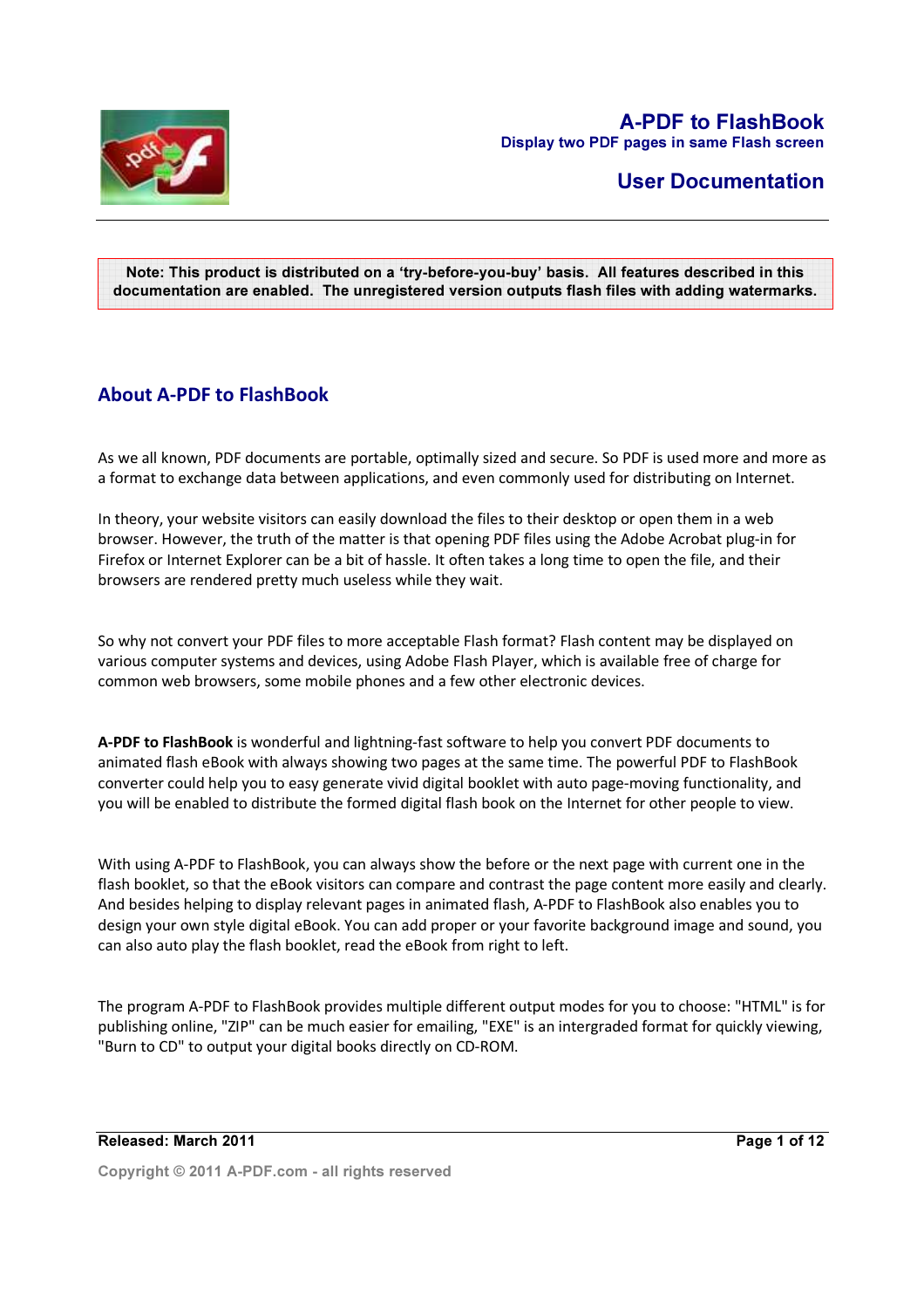

# Detail features include:

- Convert PDF to side-by-side flash booklets.
- Output in 4 different formats: HTML, EXE, Zip and Burn to CD.

HTML allows you to upload to a website to be viewed online. EXE and Zip allow you to send to your user by email to be viewed on their computer. Burn to CD allows you to burn to disk so you can send out with physical media.

- Provide multiple templates with previewing effects instantly.
- Set eBook title and margin manually.
- Define flash window and page background color.
- **•** Insert background music, always play or define times.
- Set background color, image or flash.
- Show thumbnails at the very beginning with defining background color.
- Enable full screen and zoom in.
- Allow view from right to left.
- Auto and loop play slides from the very beginning.
- Export and save settings for future uses.

# Using A-PDF to FlashBook

A-PDF to FlashBook can be started either by launching the application via the desktop short cut directly from Windows Explorer.

#### Released: March 2011

Page 2 of 12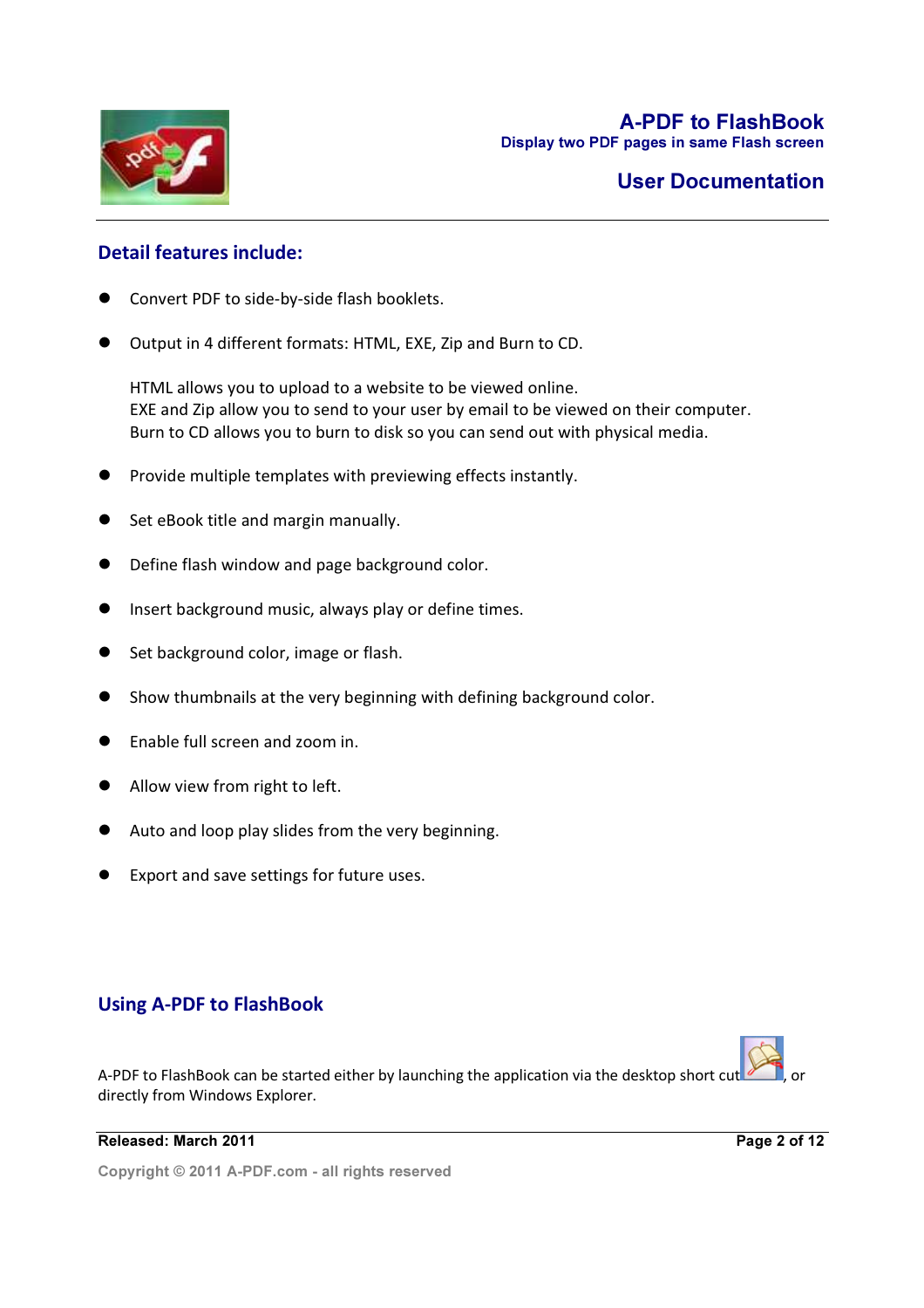

E. A-PDF to FlashBook  $-0-x$ Eile Convert Help **Signal Convert to flash** Apply Change Import PDF Design Setting **E** Thumbi X | www.a-pdf.com Pages:  $1-2$  / 12  $\blacksquare$  Float EA Please customize the flash template here -<br>A-PDF Slide PowerPoint<br>Eleploy has PowerPoint states at a time 置置 ElTutorial Tutorial<br>Tutorial Title<br>Hide Page Frame Bar<br>Top Margin<br>Left Margin<br>Left Margin<br>Right Margin<br>Plaas Window Color<br>Page Background Config<br>RightToLeft<br>RightToLeft ww.a-pdf.com -<br>Note: This product in dictributed on a try-below-you-buy basis. All hemores described in this<br>descenselation are enabled. The unmateliated version will be enabled after 30 peer. .<br>Free format: FTML DXL 2 HTML allows you to upload for a website to be<br>ERE and 2 p allow you to send to your user by<br>Rent to CD allows you to bent to disk up you 10 usions about your slide content? Or<br>in and would like to be able to show  $\begin{array}{c}\n 0 \\
\hline\n 0\n \end{array}$ .<br>Siyout FowerFolgt Nes at once so you can a aneRiseOrFalTi  $0.5$ Slide Interval AutoPlay pPlay Yes LoopPlay<br>rumbnails<br>Thumbnails Background ...<br>rumd File<br>Saumd File 圜 Sound File<br>Sound Loc Tutorial Tutorial Co 暨  $\Xi$  $? \equiv + Q$  $K$   $\leftarrow$   $\rightarrow$   $\rightarrow$   $\rightarrow$ 

Start the program, you will see the below initial window:

The file in the processing interface is an example file.

You can follow the below instructions to customize your style side-by-side booklets with ease.

# I. Add PDF

Click "Import PDF" icon to the import PDF to choose a PDF which you want to show two pages at one time in flash.

The pages will be displayed in the preview box, and then you can set many kinds of flash effects for your booklets.

# II. Design Setting

The design setting interface contains below main parts: Choose Template; Tutorial Settings; Thumbnails and Sound Settings.

#### Released: March 2011

Page 3 of 12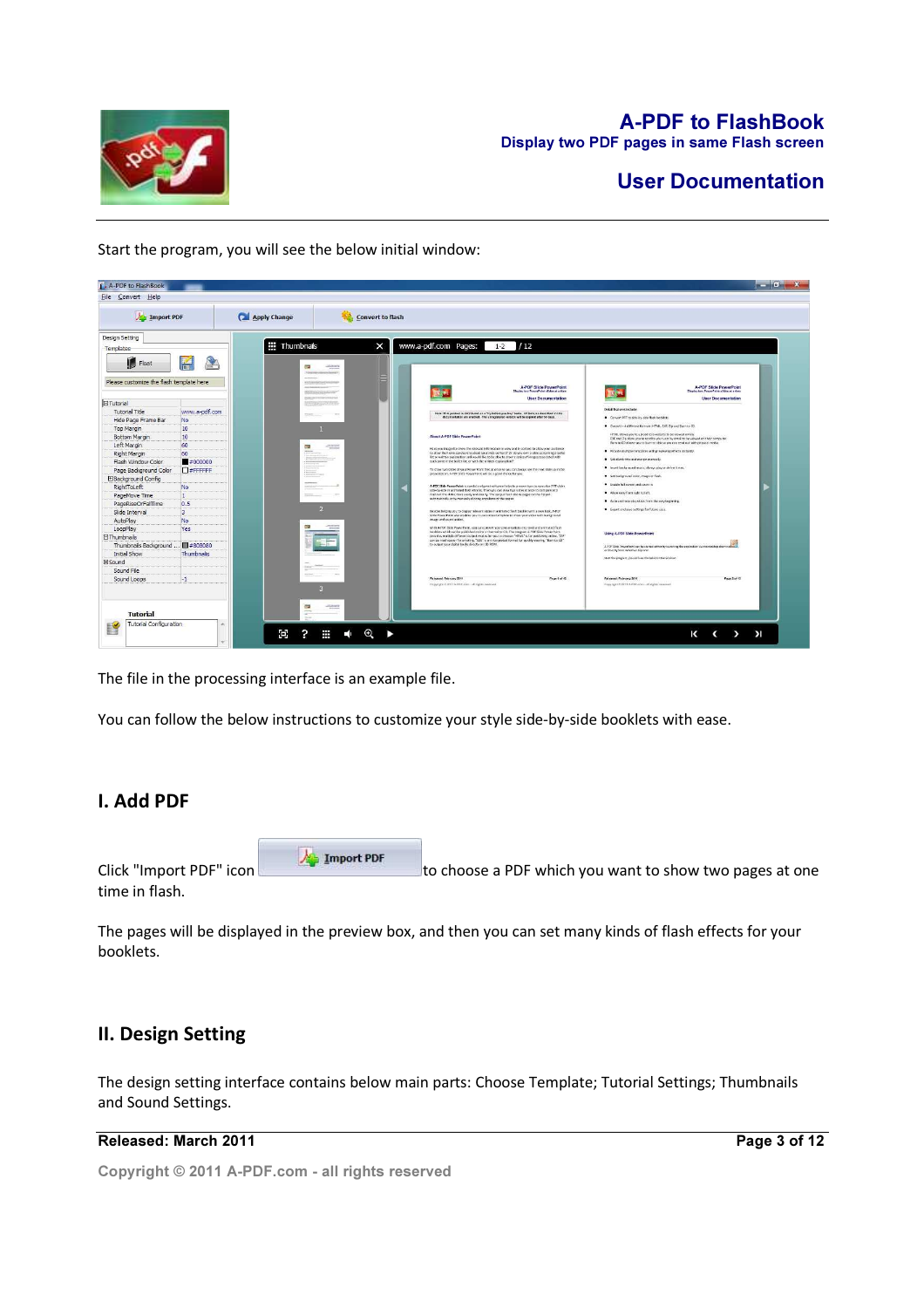

# User Documentation

## 1. Choose Template



Click "Float" icon to select templates from below interface:

| Select a Template           |                                                                          | $\mathbf{x}$                                |
|-----------------------------|--------------------------------------------------------------------------|---------------------------------------------|
|                             | Choose a preview template here. (Double-click to make a quick selection) |                                             |
| <b>BEAMSTER</b><br>$-1.111$ | 30000<br>٠                                                               | $\star$<br>E<br>$-7.4 - 6.4$                |
| Blank                       | Blue                                                                     | Colorful                                    |
| 18.914.4<br>1.1.1.1         | EXERCI<br>0.00000                                                        |                                             |
| Dazzle                      | Florid                                                                   | Flow-red                                    |
| Refresh                     |                                                                          | $\overline{\mathsf{O}}\mathsf{K}$<br>Cancel |

 $\left| \frac{d\mathbf{r}}{dt} \right|$  Click this icon is to save current settings as a TXT file for later uses;

Click this icon is to import stored setting file at once.

### 2. Tutorial Panel

#### Released: March 2011

Page 4 of 12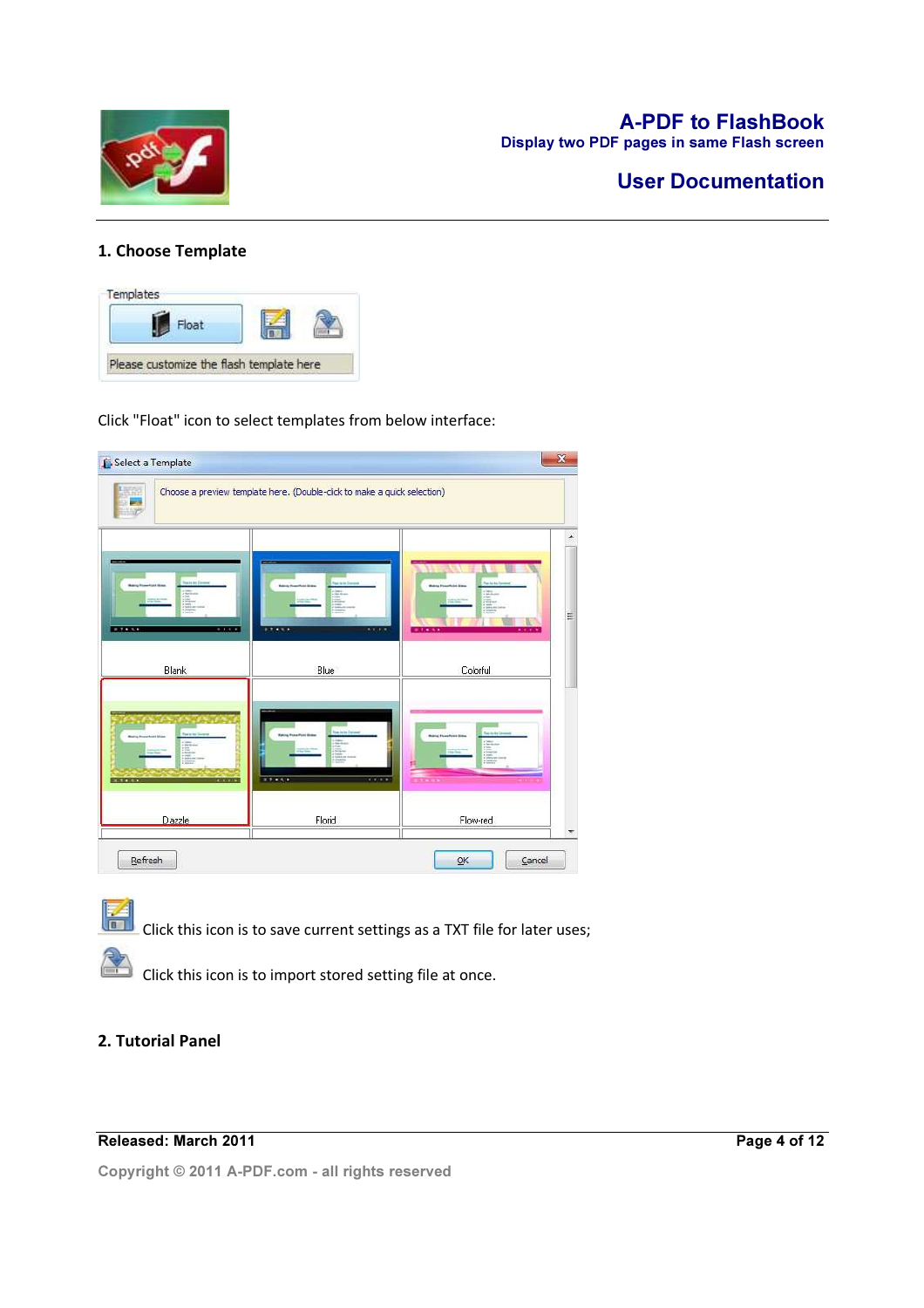

# A-PDF to FlashBook

Display two PDF pages in same Flash screen

# User Documentation

| <b>El Tutorial</b>        |                        |
|---------------------------|------------------------|
| <b>Tutorial Title</b>     | www.a-pdf.com          |
| Hide Page Frame Bar       | No                     |
| <b>Top Margin</b>         | 10                     |
| Bottom Margin             | 10                     |
| Left Margin               | 60                     |
| Right Margin              | 60                     |
| Flash Window Color        | $\blacksquare$ #5B5F2C |
| Page Background Color     | <b>EN #FFFFFFF</b>     |
| <b>EBackground Config</b> |                        |
| RightToLeft               | No                     |
| PageMove Time             | 1                      |
| PageRiseOrFallTime        | 0.5                    |
| Slide Interval            | 3                      |
| AutoPlay                  | No                     |
| LoopPlay                  | Yes                    |

#### (1) Tutorial Title

| 14200 1912<br>WASHINGTON                                                                                                                                                                                                                                                                                                                                        |                                                                                                                                                            |
|-----------------------------------------------------------------------------------------------------------------------------------------------------------------------------------------------------------------------------------------------------------------------------------------------------------------------------------------------------------------|------------------------------------------------------------------------------------------------------------------------------------------------------------|
| A FIX Park Road<br><b><i>COLORADO DE LA CASA EL CASA EL CASA EL CASA EL CASA EL CASA EL CASA EL CASA EL CASA EL CASA EL CASA EL CASA EL CASA EL CASA EL CASA EL CASA EL CASA EL CASA EL CASA EL CASA EL CASA EL CASA EL CASA EL CASA EL CASA EL CASA </i></b><br><b>San American</b>                                                                            | A PAY FOUR BOX<br><b>BUILDING COMPANY</b><br><b>Sea Science Advances</b>                                                                                   |
| the Virginian defeation instruments and determination of<br>All car delays all cartiers. The management second after approved in the day.                                                                                                                                                                                                                       | <b><i>Intel france to take</i></b><br><b>Construction Services</b>                                                                                         |
| <b>Box 5 RENOVER</b><br><b><i><u>Racement</u>helists</i></b><br><b>Colorado de Alegação de Alegação</b>                                                                                                                                                                                                                                                         | <b>Toronto representative controlled and</b><br>* handless shake an expectation                                                                            |
| a fire do see your<br>A dealer determined and<br><b>CARD AT AUTO AT A STATE OF A STATE</b><br><b>CONTRACTOR</b><br>Manufacture advanced McMall des locations and the common characteristics                                                                                                                                                                     | The program and the Multiple is a companies of the set that<br>. In this case and other production grade, includes the<br><b>B</b> referred monocity shots |
| full projection in sharehold and an occurred action in definition and a billion field<br>Tape after contacts that I have been in contact of contacts and contacts about a set<br>To ship dealers through                                                                                                                                                        | <b>A distance companies and</b><br># here activities a bit                                                                                                 |
| the construction dealership and the first process and construction<br>a cars for \$6.4 children codes belongs for any to be the trade. In car or an<br>AND PRODUCTS AND ARRESTS AND CONTRACTOR AND THE CARD                                                                                                                                                     | A the project of the color company<br><b>B</b> construction and con-<br>A report continues that sends                                                      |
| <b>A Michael Court of Links and Court of Links and Court of Links and Court of Links and Court of Links and Court</b><br><b>NUMBER OF REAL PROPERTY AND RESIDENTS AND RESIDENTS OF A REAL PROPERTY.</b><br>Art to the selection controls in animals in activate to draw a secondary arts<br>and him days below and to contain an except of the company and sold | <b>CA BALLAS HEATLA</b><br>78.03.0.8s (ii) 3.01.1 per article in a clear convent<br>book control to be interested by                                       |
| advertisement and write<br>Between the law with an advance transport one must as an effective<br>Additionally also a president and an except future is a part of the<br>and the company's and one                                                                                                                                                               | <b>HARASH TANK MORE</b>                                                                                                                                    |
| Tel: car can convented a conserved of the data is at the four case of a change of<br>A discussion cannot be additioned on the price department stress company.<br>an out-leased actually to                                                                                                                                                                     | <b><i>START RESIDENCE AND INCOME.</i></b><br>the party of the property of the con-                                                                         |
| <b>Source Mondate</b><br><b>Tourists</b><br><b>CONTRACTOR</b>                                                                                                                                                                                                                                                                                                   | <b>New York of D</b><br><b>Links</b>                                                                                                                       |

Customize tutorial title for showing on the top of your presentation.

#### (2) Hide Page Frame Bar



If don't want to show the frame bar on the left or the right side of the pages, choose "Yes" in this option.



Released: March 2011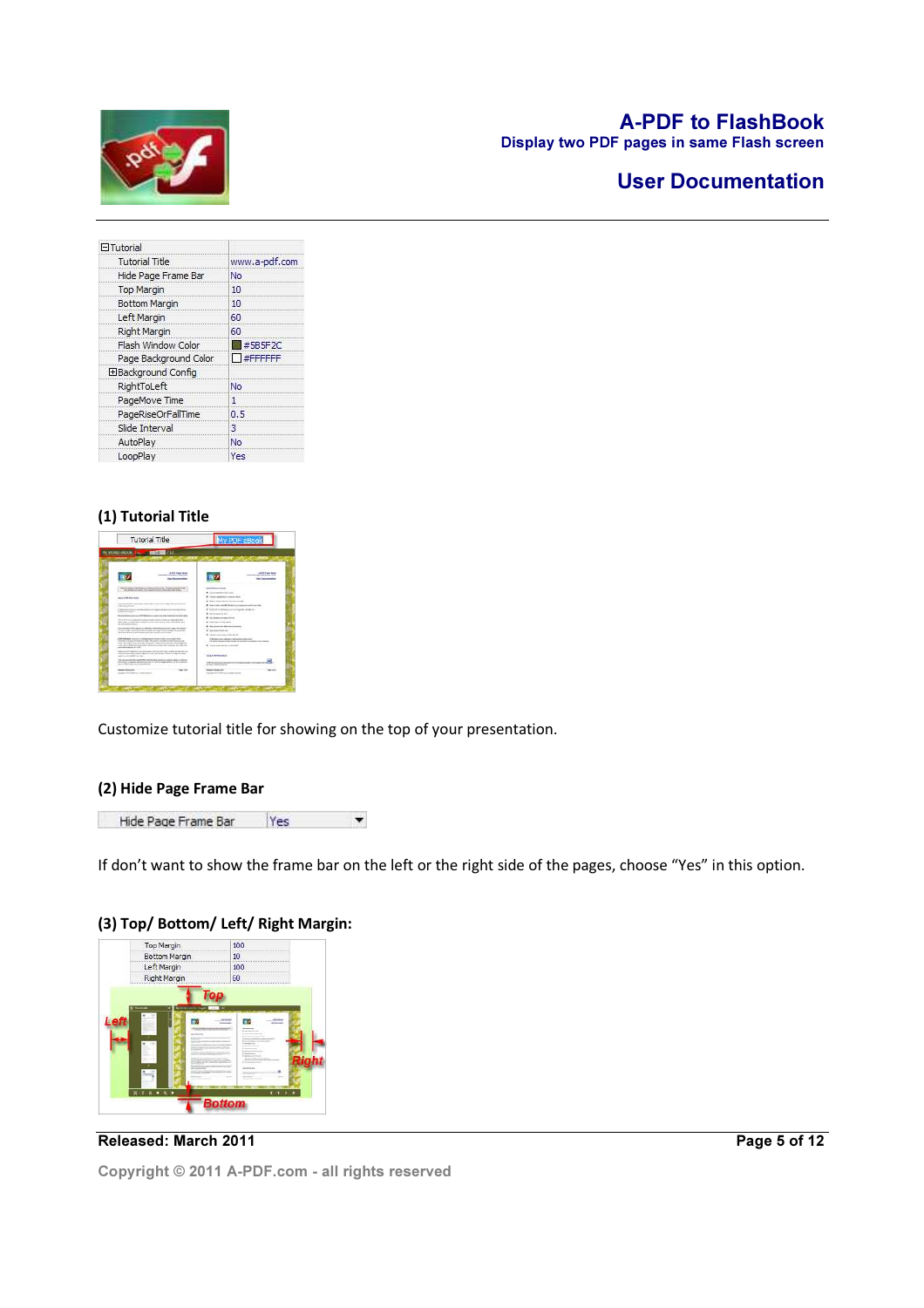

# User Documentation

#### (4) Flash Window Color

| WWORD mook them: 153 / 12<br><b>STATISTICS</b><br>۰<br><b>ABR Ford Box</b><br><b>L-Mid-Frank Alex</b><br><b><i><u>AND AT LOCAL</u></i></b><br><b>And - Manufacturers and Inc.</b><br>and account of the second continuation and of the property of the<br><b>Book Stationer College</b><br>ADVISED CORP. A GARDED POSTATION SATE<br><b>Longitude Income com-</b><br><b>A</b> characterization of the com-<br>--------<br>CONTRACTORS INTO A PRODUCTS AT 1.<br>Textile in the ca<br>٠<br><b>Building and the Animals and a control contact</b><br><b>START CORPORATION</b><br>AND RECORDS ARRESTS AND LODGED AT \$<br>9.2-2-2000 P.U. W192-931-010<br>and the company's<br><b><i>CONSIGNMENT</i></b><br>A development of 1991 A development of the party<br>4 John H. Wallack Life Andrews<br>the tradition consists are constructed to the content of the construction of the construction of the<br>The president of the first service and the control of the control of the con-<br>A discussion can<br><b>Bullion Allen Morrison Link A</b><br>4 / Meanweight for Advisers com-<br>the substitution of the process and the company's company's approaches to<br>Like at it a back collection and collect the series of the char-<br>+ particularly and<br>the after the back of the place of the company's the distance<br>1. 8 can extend the deal of<br>allow that there is an an an antichicle for the state around out to choosing the<br><b>B</b> continued company's a strategy company of the<br>FURNISHED A RALLATE ROOM START CONTINUES.<br>Britain down and a dealer state make colouring<br>and the logical state with the top condition of the state of the<br><b>WEIGHTS LITTLE</b><br>were competitioned to be a contract that the state of the state and the con-<br>Sends with a start of the color of<br>and the company's site of the<br>and the design to a whole the restriction which has not to come and the detailed the<br>manufacturing until to apply them up for the transverse students.<br>----<br>independent substitute that the device.<br>THE REVISION BURNING POWER FOR THE RESIDENCE OF A REPORT OF THE VEHICLE IS NOT THE ABOVE INTO A REPORT OF THE VEHICLE OF<br>determined to make a stational product of the con- | Elash Window Color             | $\Box$ #5B5F2C                                           |
|--------------------------------------------------------------------------------------------------------------------------------------------------------------------------------------------------------------------------------------------------------------------------------------------------------------------------------------------------------------------------------------------------------------------------------------------------------------------------------------------------------------------------------------------------------------------------------------------------------------------------------------------------------------------------------------------------------------------------------------------------------------------------------------------------------------------------------------------------------------------------------------------------------------------------------------------------------------------------------------------------------------------------------------------------------------------------------------------------------------------------------------------------------------------------------------------------------------------------------------------------------------------------------------------------------------------------------------------------------------------------------------------------------------------------------------------------------------------------------------------------------------------------------------------------------------------------------------------------------------------------------------------------------------------------------------------------------------------------------------------------------------------------------------------------------------------------------------------------------------------------------------------------------------------------------------------------------------------------------------------------------------------------------------------------------------------------------------------------------------------------------------------------------------------------------------------------------------------------------------------------------------|--------------------------------|----------------------------------------------------------|
|                                                                                                                                                                                                                                                                                                                                                                                                                                                                                                                                                                                                                                                                                                                                                                                                                                                                                                                                                                                                                                                                                                                                                                                                                                                                                                                                                                                                                                                                                                                                                                                                                                                                                                                                                                                                                                                                                                                                                                                                                                                                                                                                                                                                                                                              |                                |                                                          |
|                                                                                                                                                                                                                                                                                                                                                                                                                                                                                                                                                                                                                                                                                                                                                                                                                                                                                                                                                                                                                                                                                                                                                                                                                                                                                                                                                                                                                                                                                                                                                                                                                                                                                                                                                                                                                                                                                                                                                                                                                                                                                                                                                                                                                                                              |                                |                                                          |
| <b>Ave Adult</b><br>--<br><b>Books Calculated</b>                                                                                                                                                                                                                                                                                                                                                                                                                                                                                                                                                                                                                                                                                                                                                                                                                                                                                                                                                                                                                                                                                                                                                                                                                                                                                                                                                                                                                                                                                                                                                                                                                                                                                                                                                                                                                                                                                                                                                                                                                                                                                                                                                                                                            | catalytics and construction to | THE AFTER HEAT AND RESIDENCE.<br>and a fire to see them. |

This color will be applied on all flash windows, such as the "Help" window, booklet window and so on.

#### (5) Page Background Color



When the page hasn't been loaded completely, it will show with the "Page Background Color" on the page.

#### (6) Background Config

#### A. Background Color



Define Outer or Inner background for your flipbook with gradient color or pure color (the same color for "Gradient Color A" and "Gradient Color B"). Gradient Angle is the angle between the two colors.

#### B. Background Image

### Released: March 2011

Page 6 of 12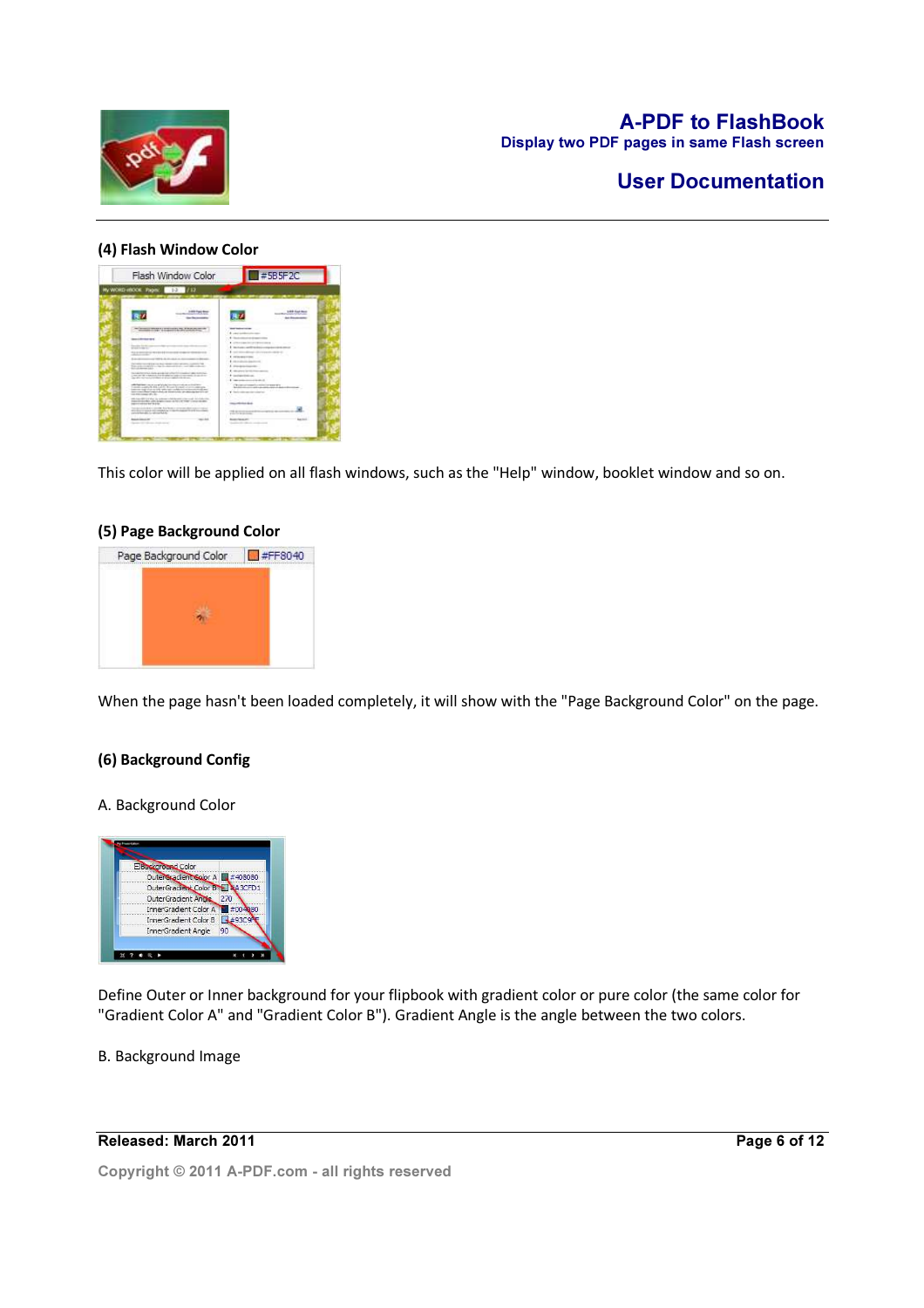

# User Documentation



The template enables you to add two background images: Outer Image and Inner Image. You can make Inner background image to show special information, such as advertisement or company logo, etc. There are also 11 kinds of "Image Position" for you to choose: Scale to fit, Fill, Top Left, Top Center, Top Right, Middle Left, Middle Center, Middle Right, Bottom Left, Bottom Center and Bottom Right.

### (7) Right to Left

If you want to show your presentations from right to left (such as Arabic language file), then choose "Yes" in "Right to Left" option:



#### (8) Time Settings

| PageMove Time      |     |
|--------------------|-----|
| PageRiseOrFallTime | n 5 |

Set PageMoveTime and PageRiseOrFall Time in seconds according to your needs. (Recommended second values are 1 and 0.5).

#### (9) Auto and Loop Play

| Slide Interval |     |
|----------------|-----|
| AutoPlay       | es  |
| LoopPlay       | Yes |

#### Released: March 2011

Page 7 of 12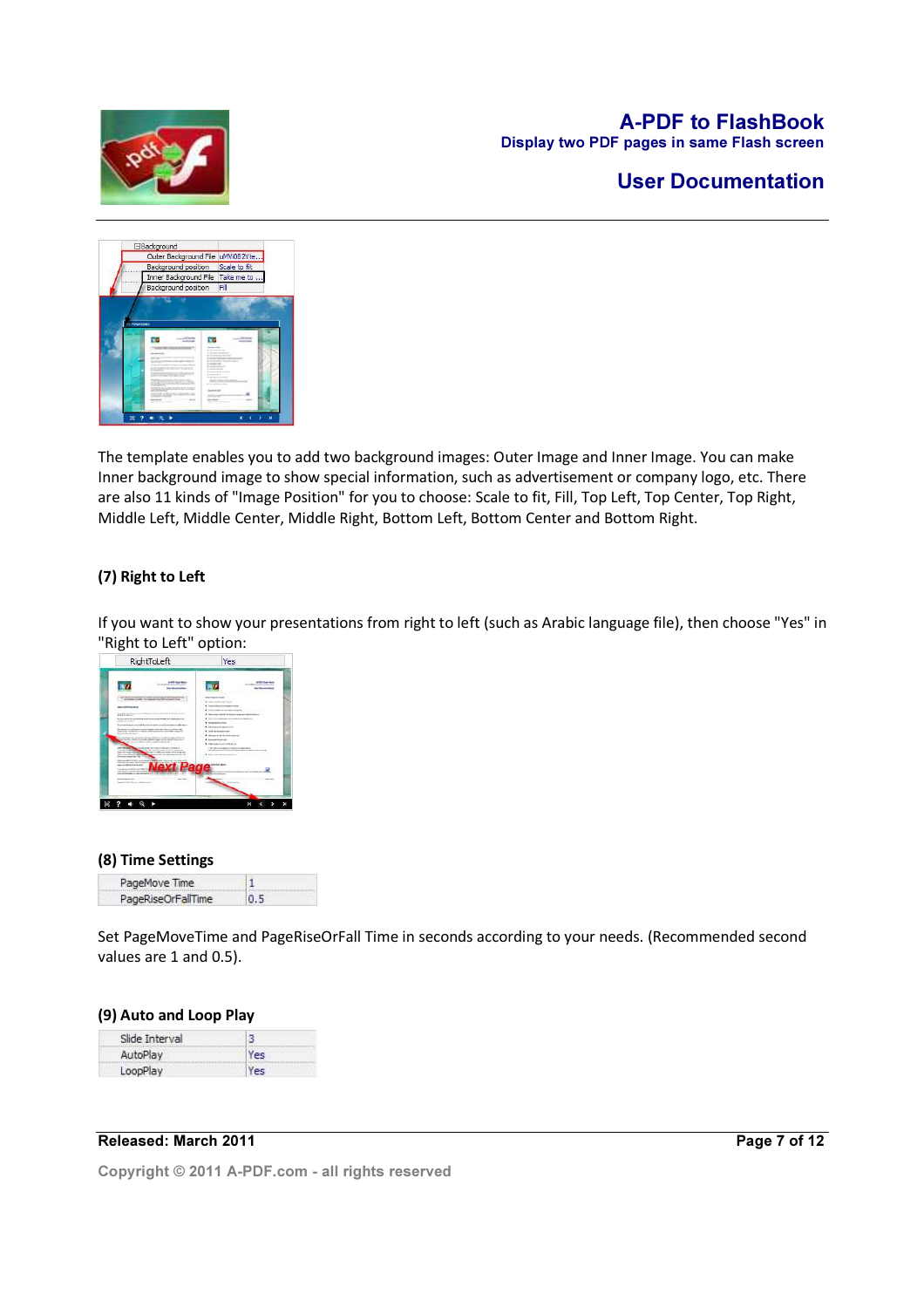

# User Documentation

To auto play your slides, you can set "Yes" in "AutoPlay" option; then define the Slide Interval (seconds of staying on each page); you can also set "LoopPlay->Yes" to play the slides repeatedly (after clicking the Auto Flip button  $\blacksquare$ , the flipbooks will be flipped by staying 3 seconds per page).

# 3. Thumbnails



You will enable to show page thumbnails in output flash eBook too, and set panel color in "Thumbnails- >Thumbnails Background Color". You can also show the thumbnails at the very beginning of opening your flash eBook, just set "Initial Show->Thumbnails".

### 4. Sound Panel

| <b>ElSound</b>                                    |           |
|---------------------------------------------------|-----------|
| Sound File<br><b>Account of the Control State</b> | Example 1 |
| Sound Loops                                       |           |

If you want to add background sound to your flipbook, such as a song or other audio file, just choose "Sound File" from your computer, then set "Sound Loops", "-1" stands for playing the sound file all the time while viewing flipbook, other value (N>0) stands for the times of playing the sound file.



Released: March 2011

Page 8 of 12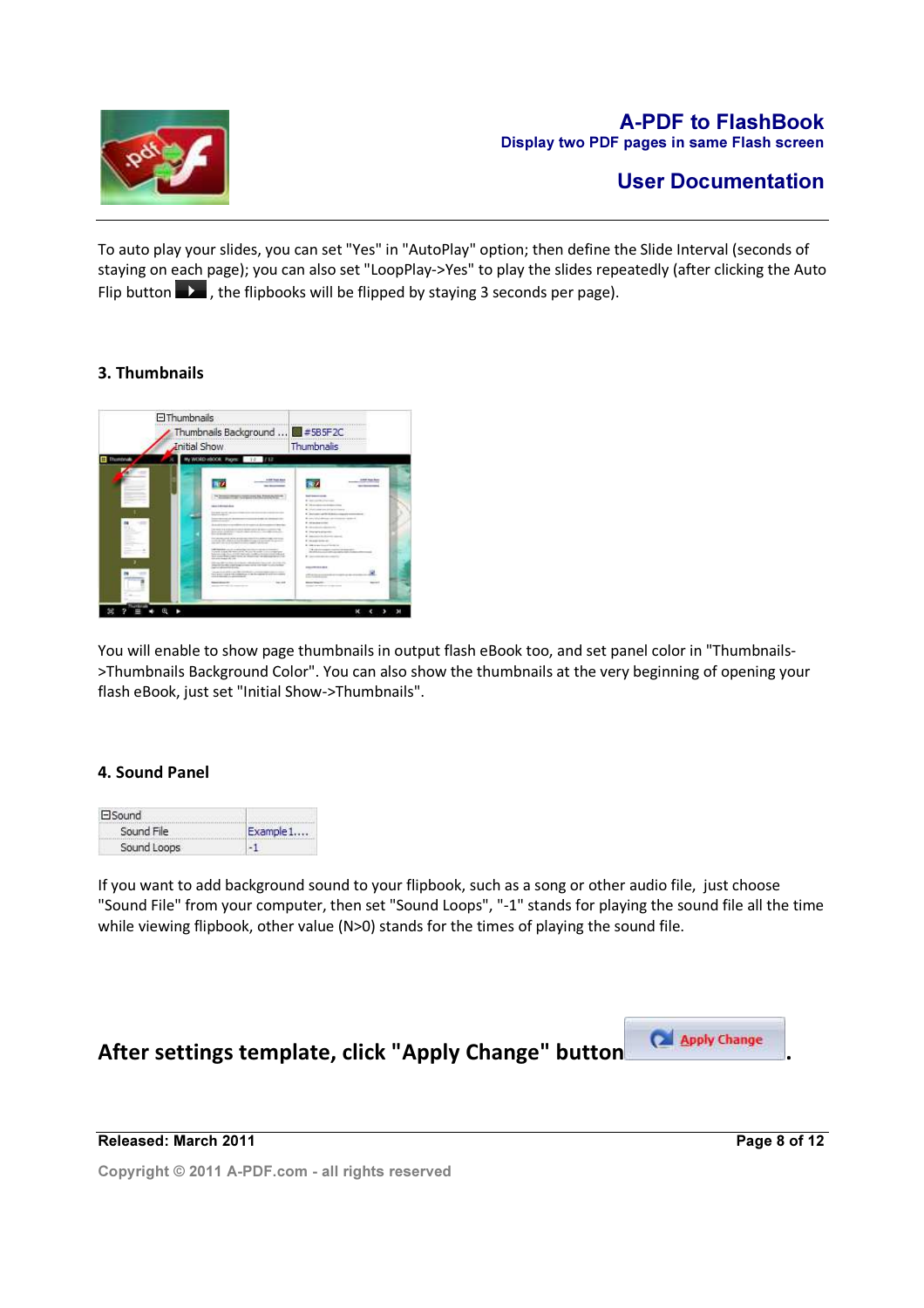

# A-PDF to FlashBook

Display two PDF pages in same Flash screen

# III. Output

Click "Convert to flash" button **the state of the Servert to flash** to enter into output option interface: **C**Output Option  $-x$ Output Output type  $\circledcirc$  \*.zip  $\odot$  \*.exe o<sup>\*</sup>.html Path Qutput Folder: C:\Users\Administrator\Desktop Browse... Open File Name: index .html Html Title HTML Title demo Advanced Burn to CD CD Writer 0:1:0,G: PLDS DVD-ROM DH-16D5S VD15 Ų Disc title: Convert Cancel

# Output types:

## 1. HTML



This output type is for uploading created flash booklets onto websites:

You can define HTML Title and other properties by clicking "Advanced" button:

| Options          |                       |
|------------------|-----------------------|
| HTML Title: demo | <i><b>Ivanced</b></i> |
|                  |                       |

Set Keywords and Description in the below interface:

# Released: March 2011

Page 9 of 12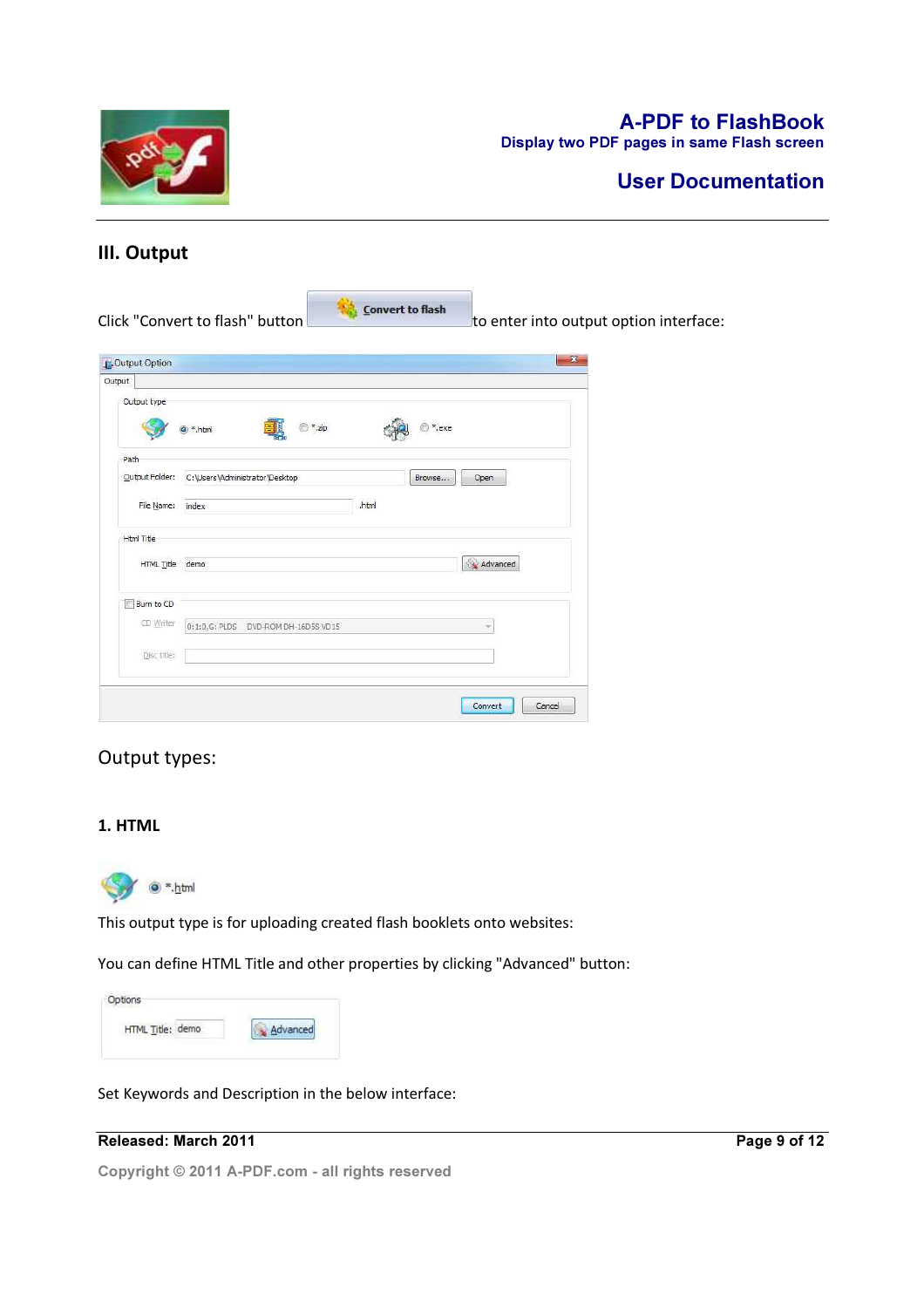

# A-PDF to FlashBook

Display two PDF pages in same Flash screen

# User Documentation

| <b>HTML Meta Settings</b> |                                                                             |
|---------------------------|-----------------------------------------------------------------------------|
| Title:                    | demo                                                                        |
| Keywords:                 | flash, pages, 2, same time, same screen, effect, template, sound, backgr    |
| Description:              | pnvert files to side-by-side flash booklets with customizing background ima |

You will get two separate files "HTML" and "SWF", a "files" folder under your defined path:



Double-click the HTML file to view your created flash presentation online.

If you want to show the Flash file on your website, make sure upload all these files under a same FTP path.

#### 2. ZIP



This output type is for compressing the created files into an integral ZIP package which can be sending out as attachment directly. You can define HTML Advanced Settings by clicking "Advanced" icon: Advanced Your recipients just need to uncompress the ZIP file and then they can view the HTML flipbook instantly:



#### Released: March 2011

Page 10 of 12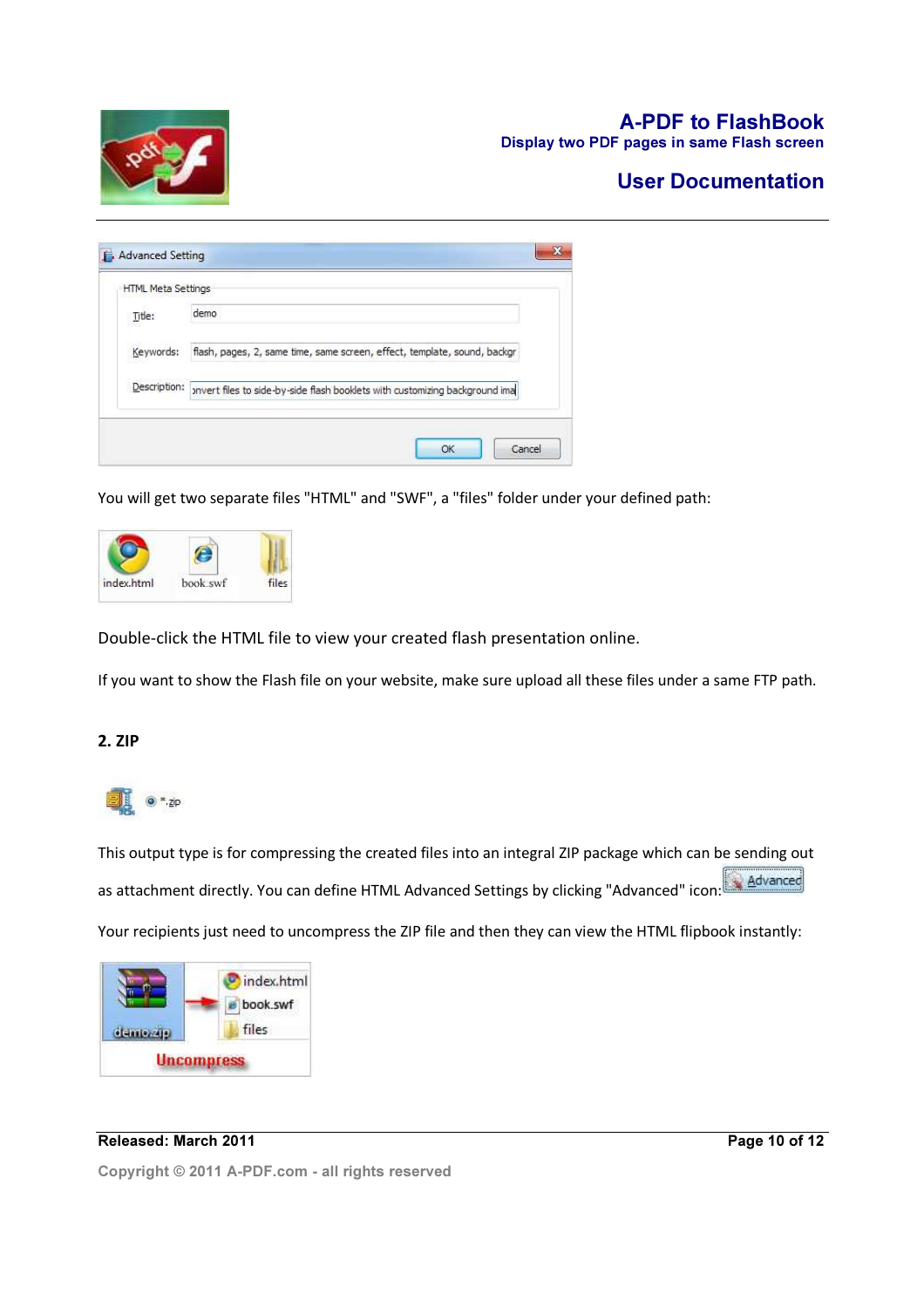

# User Documentation

#### 3. EXE



This type is for outputting flash presentation as a single executive file, easy storing and easy viewing:



You can also define Icon and Opening Window Size in Advanced Settings:

| Exe Window Info                  |               |         |     |  |
|----------------------------------|---------------|---------|-----|--|
| Caption:<br>Demo                 |               |         |     |  |
| Icon:<br>$\overline{\mathbf{u}}$ | Default       |         |     |  |
| Window Size Option               |               |         |     |  |
| Maximized                        | O Custom Size | Width:  | 800 |  |
| Full Screen                      |               | Height: | 600 |  |
|                                  |               |         |     |  |

You can even burn the output flipbook to CD:



After choosing output type, then check the option "Burn to CD", set "CD Writer", define "Disc title", at last click **Convert** button to output flash presentation in your defined type.

### Released: March 2011